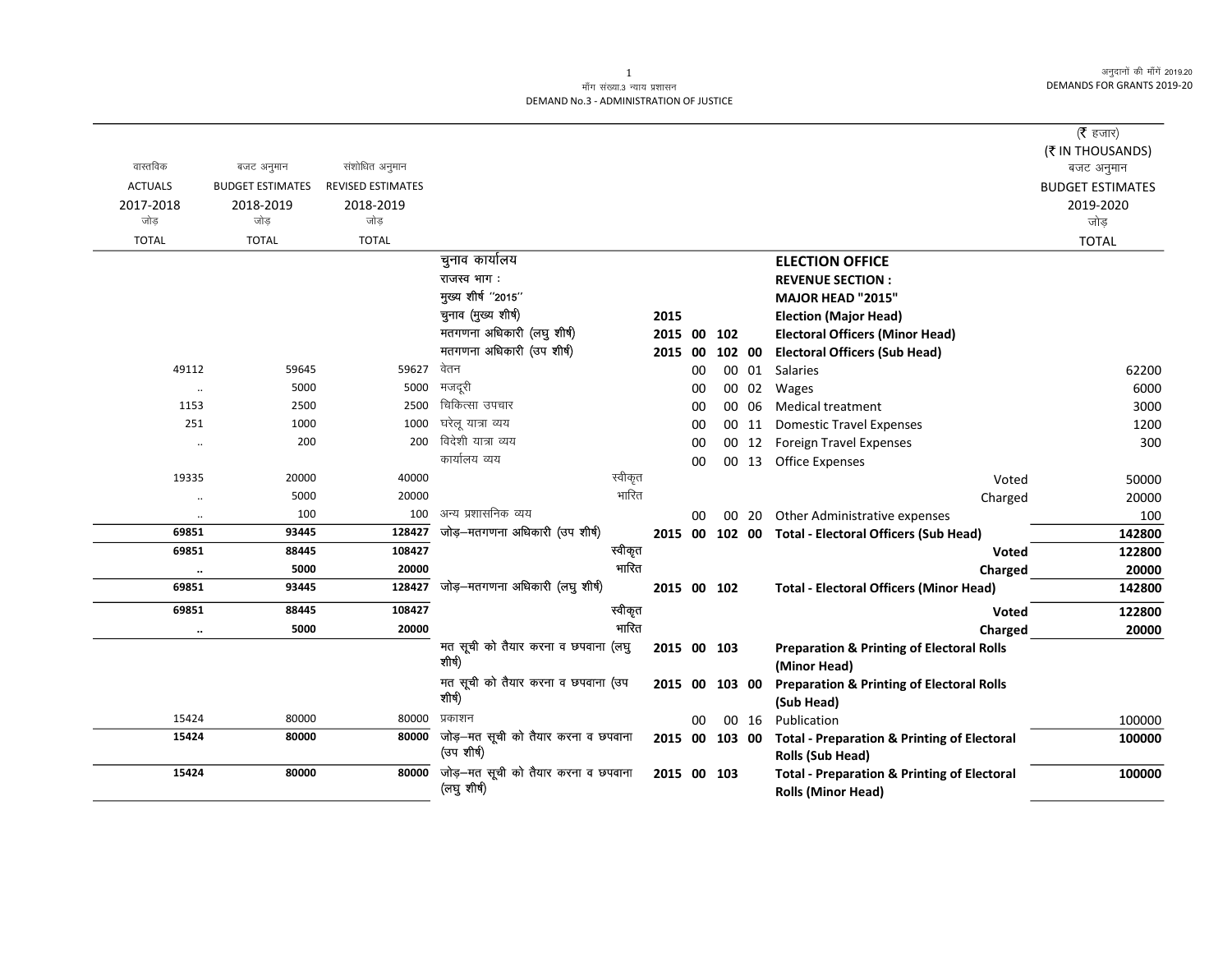अनुदानों की माँगें 2019.20 DEMANDS FOR GRANTS 2019-20

## माँग संख्या.3 न्याय प्रशासन DEMAND No.3 - ADMINISTRATION OF JUSTICE

|                |                         |                          |                                                      |                |    |        |       |                                                                                      | (रै हजार)               |
|----------------|-------------------------|--------------------------|------------------------------------------------------|----------------|----|--------|-------|--------------------------------------------------------------------------------------|-------------------------|
|                |                         |                          |                                                      |                |    |        |       |                                                                                      | (₹ IN THOUSANDS)        |
| वास्तविक       | बजट अनुमान              | संशोधित अनुमान           |                                                      |                |    |        |       |                                                                                      | बजट अनुमान              |
| <b>ACTUALS</b> | <b>BUDGET ESTIMATES</b> | <b>REVISED ESTIMATES</b> |                                                      |                |    |        |       |                                                                                      | <b>BUDGET ESTIMATES</b> |
| 2017-2018      | 2018-2019               | 2018-2019                |                                                      |                |    |        |       |                                                                                      | 2019-2020               |
| जोड            | जोड                     | जोड                      |                                                      |                |    |        |       |                                                                                      | जोड                     |
| <b>TOTAL</b>   | <b>TOTAL</b>            | <b>TOTAL</b>             |                                                      |                |    |        |       |                                                                                      | <b>TOTAL</b>            |
|                |                         |                          | संसद के लिए चुनाव करानें पर व्यय (लघु<br>शीर्ष)      | 2015 00 105    |    |        |       | <b>Charges for conduct of Elections to</b>                                           |                         |
|                |                         |                          |                                                      |                |    |        |       | <b>Parliament (Minor Head)</b>                                                       |                         |
|                |                         |                          | लोक सभा चुनाव (उप शीर्ष)                             | 2015 00        |    | 105 90 |       | <b>Lok Sabha Elections (Sub Head)</b>                                                |                         |
| 308            | 80000                   | 90000                    | कार्यालय व्यय                                        |                | 90 |        | 00 13 | <b>Office Expenses</b>                                                               | 130000                  |
| 308            | 80000                   | 90000                    | जोड़-लोक सभा चुनाव (उप शीर्ष)                        | 2015 00 105 90 |    |        |       | <b>Total - Lok Sabha Elections (Sub Head)</b>                                        | 130000                  |
| 308            | 80000                   | 90000                    | जोड़-संसद के लिए चुनाव करानें पर व्यय<br>(लघु शीर्ष) | 2015 00 105    |    |        |       | <b>Total - Charges for conduct of Elections to</b><br><b>Parliament (Minor Head)</b> | 130000                  |
|                |                         |                          | राज्य संघ शासित क्षेत्र विधान मंडल के                | 2015 00 106    |    |        |       | Charges for the Election to the State/UT                                             |                         |
|                |                         |                          | लिए चुनाव करानें पर व्यय (लघु शीर्ष)                 |                |    |        |       | conduct Legislature (Minor Head)                                                     |                         |
|                |                         |                          | चुनावों पर व्यय (उप शीर्ष)                           | 2015 00        |    | 106 99 |       | <b>Expenses on Election (Sub Head)</b>                                               |                         |
| 8763           | 125000                  | 10000                    | कार्यालय व्यय                                        |                | 99 |        | 00 13 | <b>Office Expenses</b>                                                               | 170000                  |
| 8763           | 125000                  | 10000                    | जोड़-चुनावों पर व्यय (उप शीर्ष)                      | 2015 00 106 99 |    |        |       | <b>Total - Expenses on Election (Sub Head)</b>                                       | 170000                  |
|                |                         |                          | मतदाताओं को पहचान पत्र जारी करना<br>(उप शीर्ष)       |                |    |        |       | 2015 00 106 90 Issue of Identity Cards to Voters (Sub Head)                          |                         |
| 4374           | 7405                    | 6923                     | वेतन                                                 |                | 90 |        | 00 01 | Salaries                                                                             | 8540                    |
| $\ldots$       | 50                      | 50                       | समयोपरि भत्ता                                        |                | 90 |        | 00 03 | O.T.A.                                                                               | 60                      |
| 77             | 300                     | 300                      | कार्यालय व्यय                                        |                | 90 |        | 00 13 | <b>Office Expenses</b>                                                               | 500                     |
| 49707          | 100000                  | 120000                   | अन्य प्रभार                                          |                | 90 |        | 00 50 | <b>Other Charges</b>                                                                 | 250000                  |
| 54158          | 107755                  | 127273                   | जोड़–मतदाताओं को पहचान पत्र जारी                     | 2015 00        |    | 106 90 |       | Total - Issue of Identity Cards to Voters                                            | 259100                  |
|                |                         |                          | करना (उप शीर्ष)                                      |                |    |        |       | (Sub Head)                                                                           |                         |
| 62921          | 232755                  | 137273                   | जोड़-राज्य संघ शासित क्षेत्र विधान मंडल              | 2015 00 106    |    |        |       | Total - Charges for the Election to the                                              | 429100                  |
|                |                         |                          | के लिए चुनाव करानें पर व्यय (लघु शीर्ष)              |                |    |        |       | State/UT conduct Legislature (Minor Head)                                            |                         |
| 148504         | 486200                  | 435700                   | जोड़—मुख्य शीर्ष ''2015''                            | 2015           |    |        |       | <b>TOTAL - MAJOR HEAD"2015"</b>                                                      | 801900                  |
| 148504         | 481200                  | 415700                   | स्वीकृत                                              |                |    |        |       | Voted                                                                                | 781900                  |
| $\ddotsc$      | 5000                    | 20000                    | भारित                                                |                |    |        |       | Charged                                                                              | 20000                   |
| 148504         | 486200                  | 435700                   | जोड़–राजस्व भाग                                      |                |    |        |       | <b>TOTAL - REVENUE SECTION</b>                                                       | 801900                  |
| 148504         | 481200                  | 415700                   | स्वीकृत                                              |                |    |        |       | Voted                                                                                | 781900                  |
| $\cdot$        | 5000                    | 20000                    | भारित                                                |                |    |        |       | Charged                                                                              | 20000                   |
|                |                         |                          |                                                      |                |    |        |       |                                                                                      |                         |

2